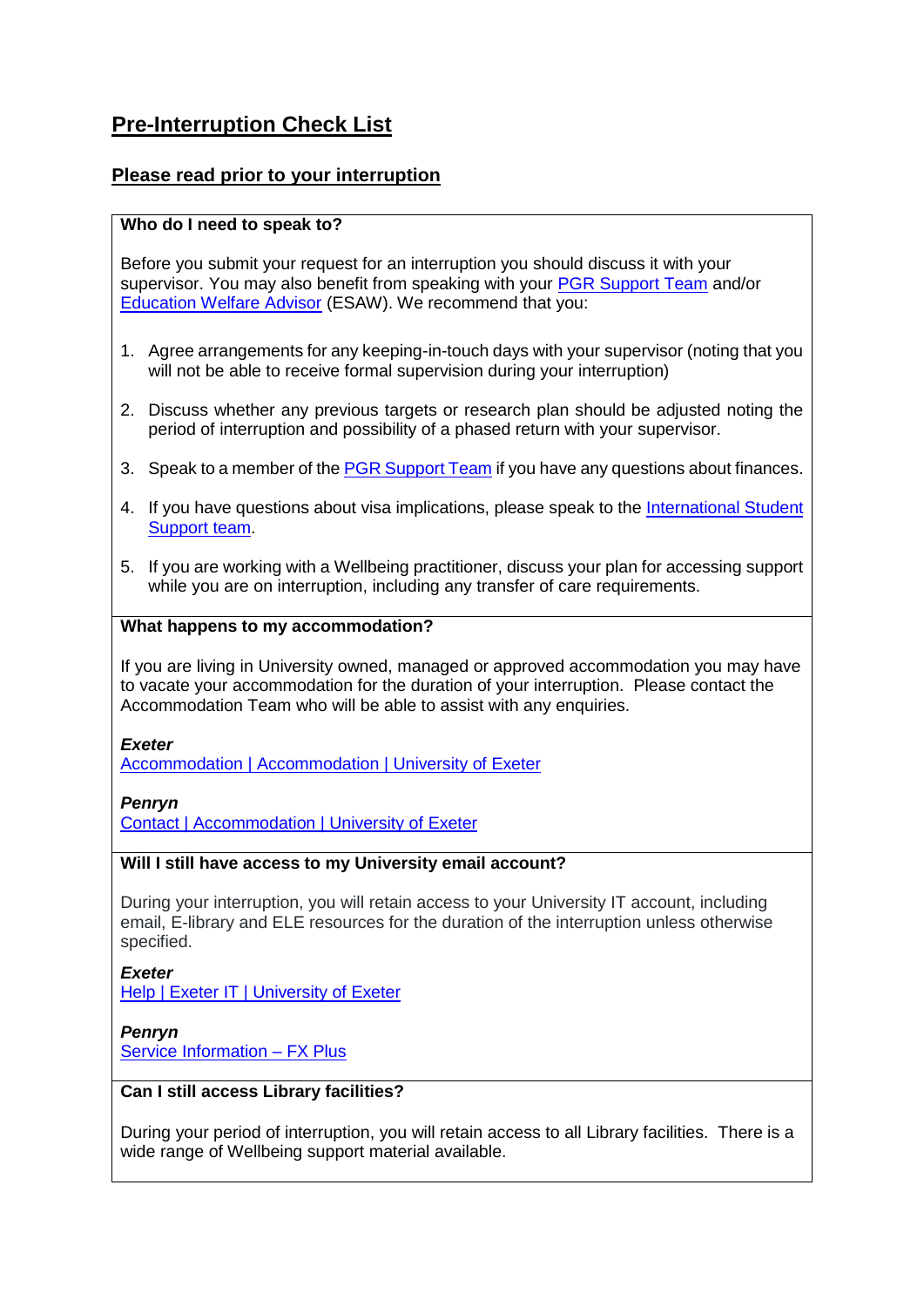#### *Exeter* [Library | Library | University of Exeter](https://www.exeter.ac.uk/library/)

## *Penryn*

[Library \(fxplus.ac.uk\)](https://library.fxplus.ac.uk/?_ga=2.192024170.1347661869.1624516911-941204757.1618911703)

## **How can I access support while I am away?**

During your interruption, you would seek local support outside of the University. In the UK, your GP is the best starting point for this as they can make referrals to other services if needed. Many students will return home for their period of interruption or to a place that is safe and supportive. If you are an international student and therefore returning to your home country, you would need to think about how the support you need can be accessed locally.

## [Local and national services | Student Wellbeing | University of Exeter](https://www.exeter.ac.uk/students/wellbeing/support/localandnationalservices/)

In addition to accessing professional support, it is always important to remember self-care and self-compassion. If you have been having a difficult time, it is even more important to take the time to look after yourself. If you are being supported by the Wellbeing team, you can continue to receive support for up to four weeks after you have interrupted. You may wish to discuss your support plans with your mentor/practitioner ahead of your interruption.

Please remember that you can access support and counselling from our University partner Spectrum Life, free of charge. Spectrum Life provide a confidential telephone, video, and live chat counselling service to help with things like stress, anxiety, depression, relationship issues, bereavement and more. It's easy to access through the online portal, is flexible and provides you with choice and clinically approved resources to help you to manage your health and wellbeing at work and at home. You can contact Spectrum Life by freephone UK: 0808 196 2016 / International: 00353 1 518 0277. You can also go through the [Spectrum Life online portal](https://eur03.safelinks.protection.outlook.com/?url=https%3A%2F%2Feap.spectrum.life%2F&data=04%7C01%7CC.Baker%40exeter.ac.uk%7C421952513d284232f62508d92b202229%7C912a5d77fb984eeeaf321334d8f04a53%7C0%7C0%7C637588239273160558%7CUnknown%7CTWFpbGZsb3d8eyJWIjoiMC4wLjAwMDAiLCJQIjoiV2luMzIiLCJBTiI6Ik1haWwiLCJXVCI6Mn0%3D%7C1000&sdata=xWIiGDjL32m63ya7xDhxxPLMMEwA1Is5urdzFtNPXdc%3D&reserved=0) using the code **EAPSPECTRUMLIFE**

You can also access advice about your studies from your Education Welfare Advisor (ESAW) while you are interrupted.

There are a number of self-help guides that you may find helpful: [Health and Wellbeing | Doctoral College | University of Exeter](https://www.exeter.ac.uk/doctoralcollege/support/pgrsupport/wellbeing/#a2)

### *Exeter*

[Wellbeing Services | Student Wellbeing | University of Exeter](https://www.exeter.ac.uk/students/wellbeing/) [Chaplaincy | Chaplaincy in Exeter | University of Exeter](https://www.exeter.ac.uk/chaplaincy/)

*Penryn* [Support & Wellbeing –](https://fxplus.ac.uk/student-support/support-wellbeing) FX Plus [Chaplaincy –](https://fxplus.ac.uk/student-support/chaplaincy/) FX Plus

**Who do I talk to if I have questions about my Tier 4 Student Visa, or need International Student advice?**